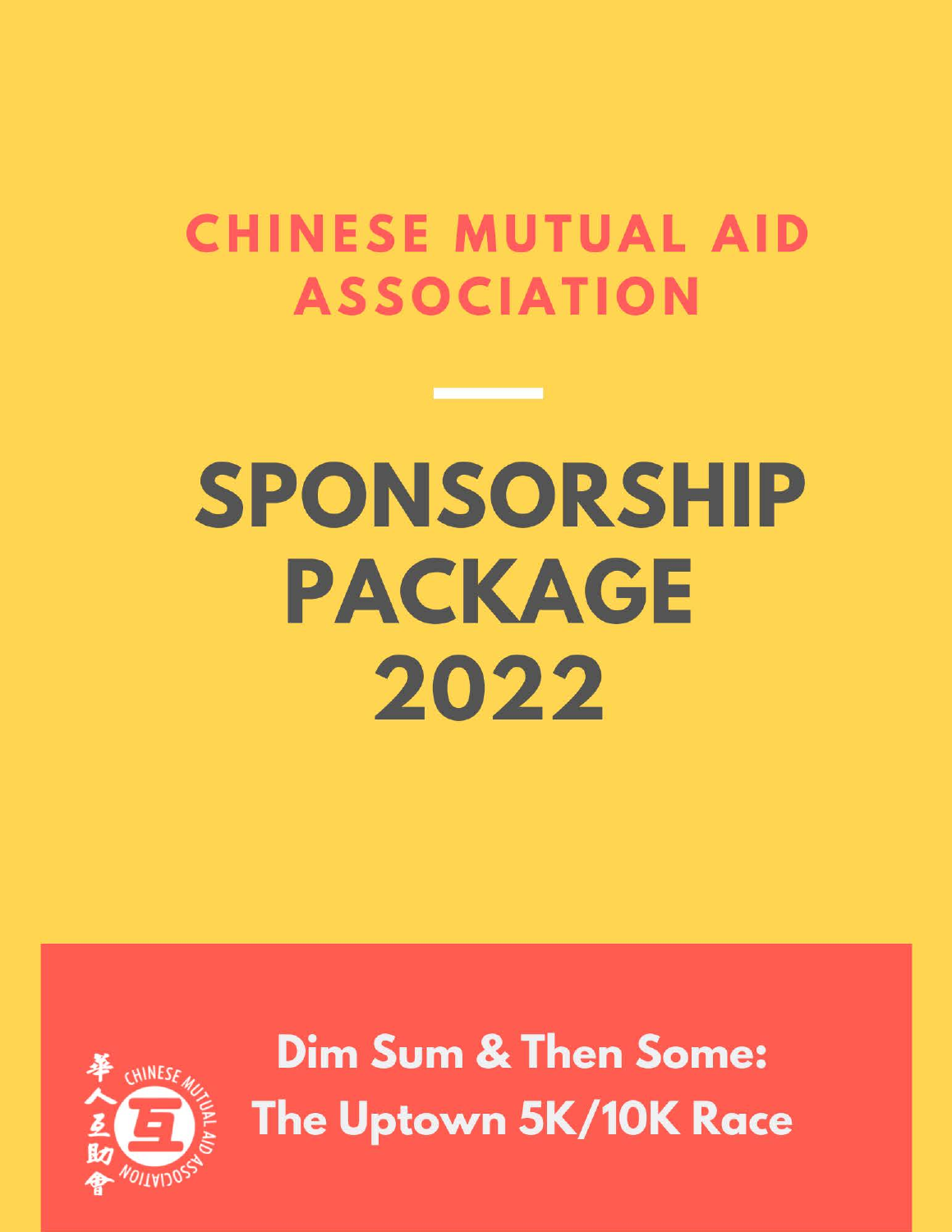

#### Chinese Mutual Aid Association | 1014 W. Argyle St., Chicago, IL 60640 | August 6th, 2022

#### **Presenting \$20,000**



- -Official presenting sponsor of the Dim Sum 5K
- -Sponsor logo inclusion on finisher medal
- -Product Exclusivity
- -Sponsorship logo on marketing materials for all 4 CMAA events for one year
- -"Official" sponsorship dedication (finish line, water station)
- -Sponsor booth on site at race day
- -Logo on CMAA's 5K website linked to company's website -Custom electronic marketing (social media/e-newsletter)
- -Sponsor logo on back of race t-shirt
- -Promotional materials included at packet pickup
- -Verbal recognition on race day
- -20 complimentary race entries + 5 tickets for other paid CMAA events (Red Party, Annual Dinner)

## **Sprinter \$5,000**

- -Finish line banner display
- -Sponsor booth on site at race day
- -Logo on CMAA's 5K website linked to company's website
- -Custom social media shout out
- -Sponsor logo on back of race t-shirt
- -Promotional materials included at packet pickup
- -Verbal recognition on race day
- -10 complimentary race entries



- -Sponsor logo inclusion on finisher medal ribbon -Product Exclusivity
- -"Official" sponsorship dedication (finish line, water station)
- -Sponsor booth on site at race day
- -Logo on CMAA's 5K website linked to company's website -Custom electronic marketing (social media/e-newsletter) -
- Sponsor logo on back of race t-shirt
- -Promotional materials included at packet pickup
- -Verbal recognition on race day
- -20 complimentary race entries



-Sponsor booth on site at race day

- -Logo on CMAA's 5K website linked to company's website -Custom social media shout out
- -Sponsor logo on back of race t-shirt
- -Promotional materials included at packet pickup
- -Verbal recognition on race day
- -6 complimentary race entries

#### **Jogger \$1,000**

- -Logo on CMAA's 5K website -Custom social media shout out -Sponsor logo on back of race t-shirt -Promotional materials included at packet pickup
- -Verbal recognition on race day
- -4 complimentary race entries

### **Neighbor \$500**

-Logo on CMAA's 5K website -Promotional materials included at packet pickup -Verbal recognition on race day -2 complimentary race entries

Please submit your logo as a PNG or JPEG to Rhea Yap at **rheay@chinesemutualaid.org.**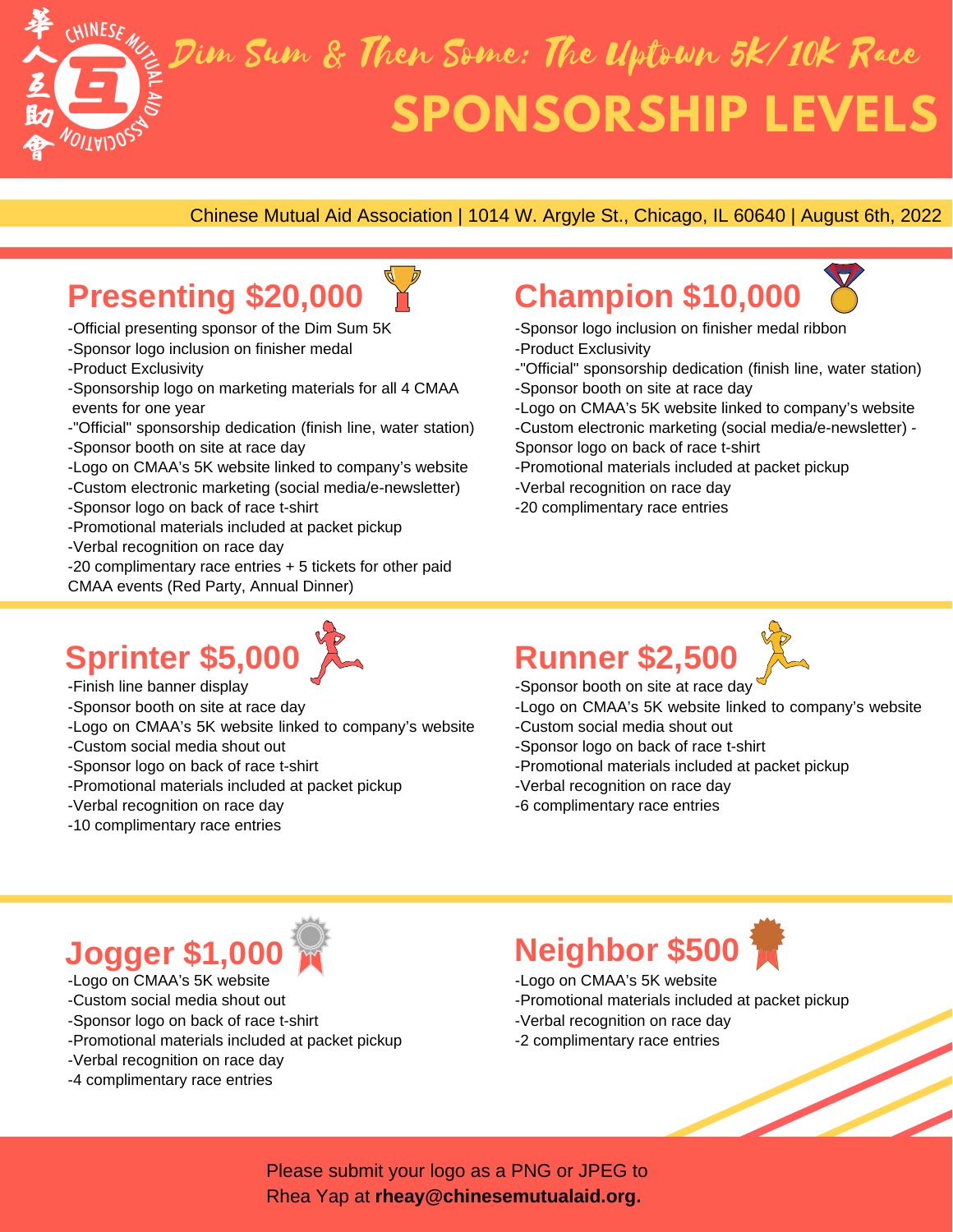

Chinese Mutual Aid Association | 1014 W. Argyle St., Chicago, IL 60640 | August 6th, 2022

#### **Race Day Audience**

Approximately 2,000 runners, volunteers and spectators will see your brand on the day of the race along historic Asia on Argyle and near the Lakefront.

Local elected officials such as the Alderman, State Senator and State Representative attend to give runners a welcome.

After the conclusion of the race, runners and attendees will enjoy a block party which provides yet another opportunity for your brand to engage with the community by distributing product samples and providing interactive experiences.

#### **Pre-Event Outreach**

CMAA sends e-blasts to its mailing list which consists of 10,000 unique emails in the months leading up to the race.

CMAA leverages joint marketing via social media, email and print with partners including the Chicago Area Runners Association, Uptown United/ Uptown Chamber of Commerce, Chicago Asian Network and 17 ethnic language media outlets.

#### **Agency Impact**

Annually, CMAA, which produces the annual Dim Sum & Then Some Race, serves 5,000 clients each year.

The heritage of CMAA clients span over 40 countries, and the agency is led by prominent leaders Asian American, Pacific Islanders in Chicagoland representing business, government and nonprofit interests.

> Discuss partnership opportunities with Rhea Yap at **rheay@chinesemutualaid.org.**